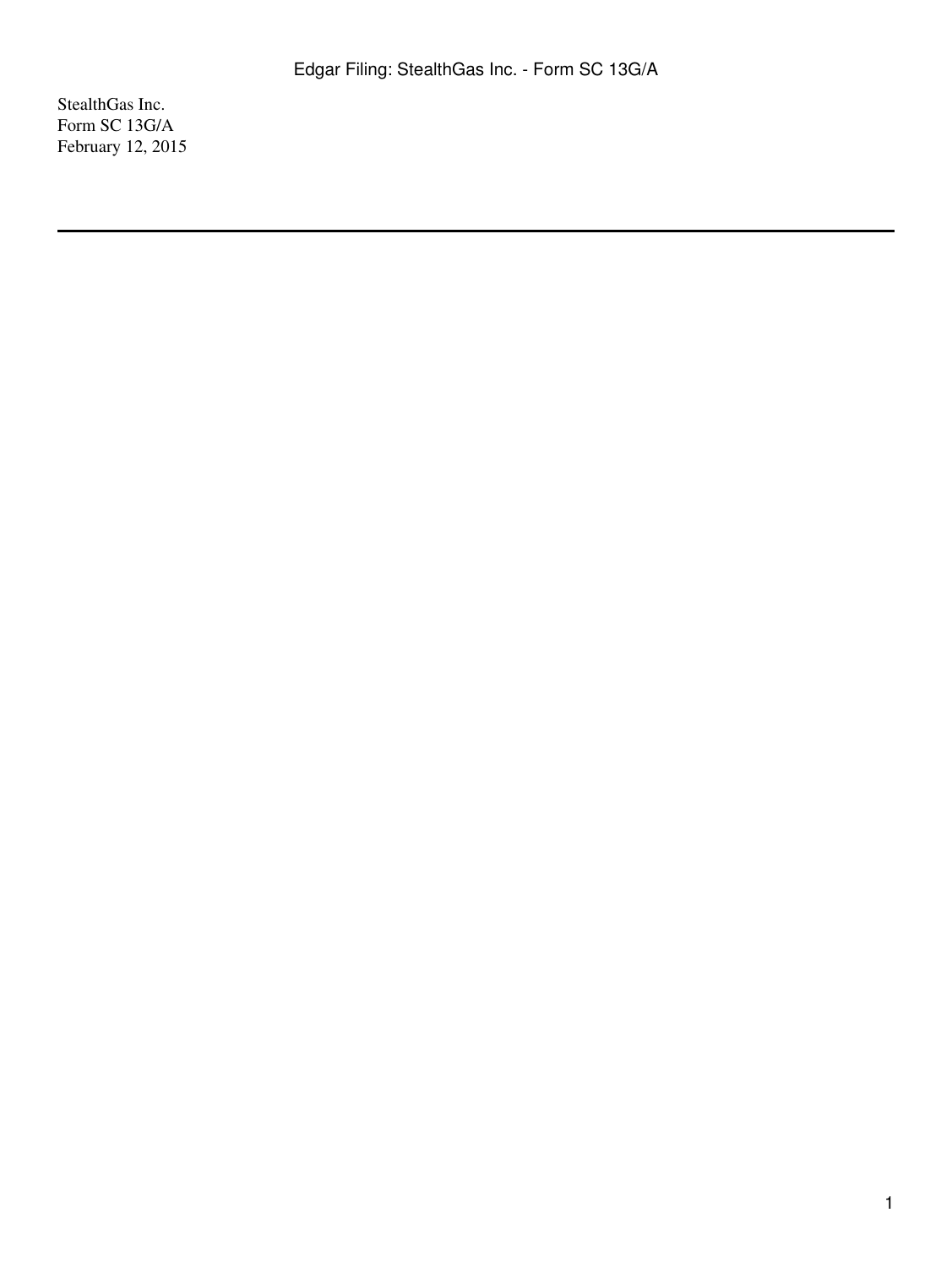## SECURITIES AND EXCHANGE COMMISSION WASHINGTON, D.C. 20549

## SCHEDULE 13G

## INFORMATION TO BE INCLUDED IN STATEMENTS FILED PURSUANT TO RULES 13d-1(b), (c), AND (d) AND AMENDMENTS THERETO FILED PURSUANT TO RULE 13d-2

(AMENDMENT NO. 1)\*

StealthGas Inc.

\_\_\_\_\_\_\_\_\_\_\_\_\_\_\_\_\_\_\_\_\_\_\_\_\_\_\_\_\_\_\_\_\_\_\_\_\_\_\_\_\_\_\_\_\_ (Name of Issuer)

Common Stock

\_\_\_\_\_\_\_\_\_\_\_\_\_\_\_\_\_\_\_\_\_\_\_\_\_\_\_\_\_\_\_\_\_\_\_\_\_\_\_\_\_\_\_\_\_ (Title of Class of Securities)

Y81669106

\_\_\_\_\_\_\_\_\_\_\_\_\_\_\_\_\_\_\_\_\_\_\_\_\_\_\_\_\_\_\_\_\_\_\_\_\_\_\_\_\_\_\_\_\_ (CUSIP Number)

12/31/2014

\_\_\_\_\_\_\_\_\_\_\_\_\_\_\_\_\_\_\_\_\_\_\_\_\_\_\_\_\_\_\_\_\_\_\_\_\_\_\_\_\_\_\_\_\_ (Date of Event Which Requires Filing of this Statement)

Check the appropriate box to designate the rule pursuant to which this Schedule is filed:

| X        | Rule $13d-1(b)$ |
|----------|-----------------|
| $\Omega$ | Rule $13d-1(c)$ |
| $\Omega$ | Rule $13d-1(d)$ |

\*The remainder of this cover page shall be filled out for a reporting person's initial filing on this form with respect to the subject class of securities, and for any subsequent amendment containing information which would alter the disclosures provided in a prior cover page.

The information required in the remainder of this cover page shall not be deemed to be "filed" for the purpose of Section 18 of the Securities Exchange Act of 1934 ("Act") or otherwise subject to the liabilities of that section of the Act but shall be subject to all other provisions of the Act (however, see the Notes).

Page 1 of 4 Pages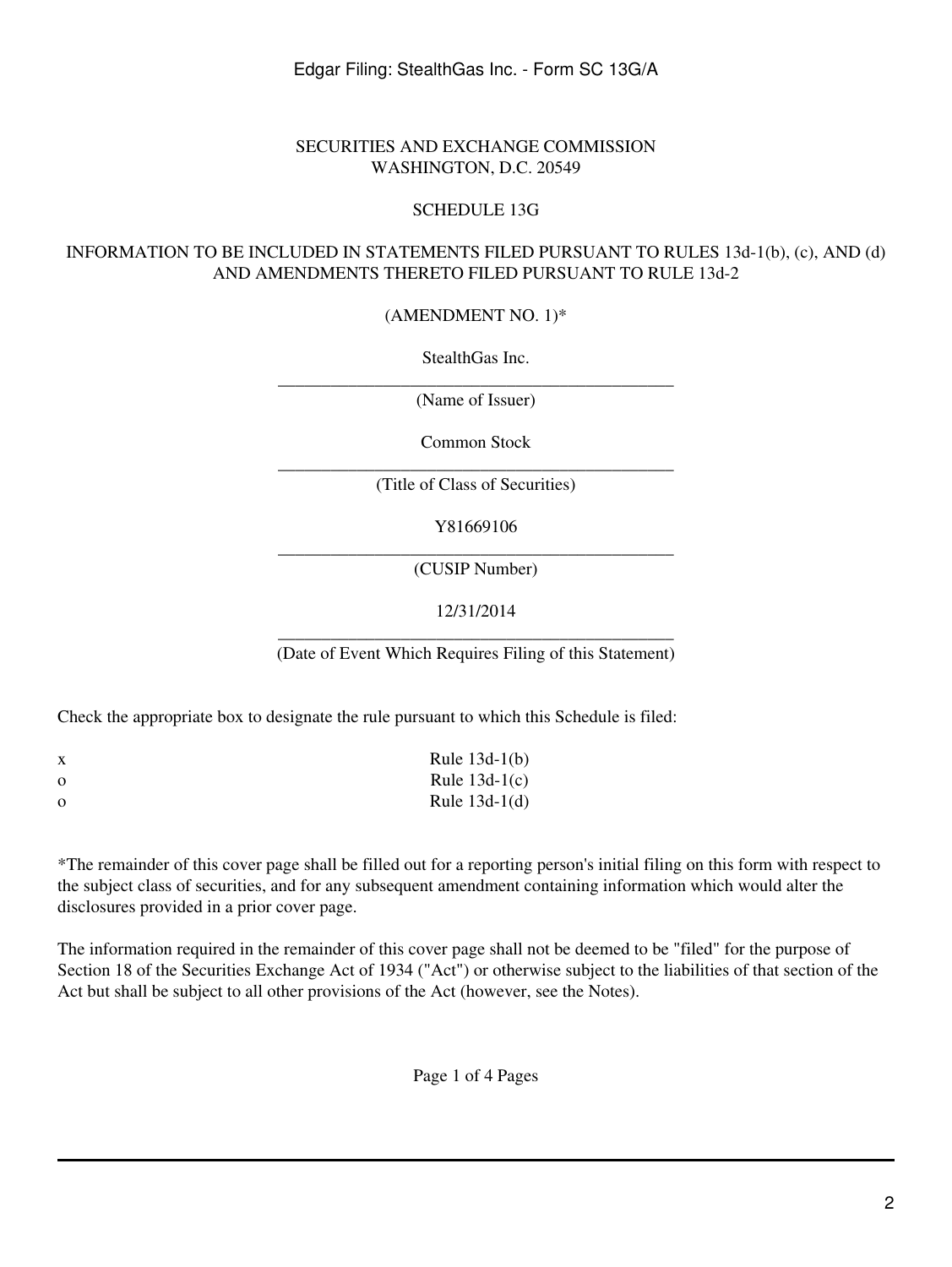| <b>CUSIP NO. Y81669106</b>                                                                                                       | 13G                                              | Page 2 of 4 Pages                                            |
|----------------------------------------------------------------------------------------------------------------------------------|--------------------------------------------------|--------------------------------------------------------------|
| 1.                                                                                                                               | NAME OF REPORTING PERSONS                        |                                                              |
| Massachusetts Financial Services Company ("MFS")                                                                                 |                                                  |                                                              |
| 2.<br>(SEE INSTRUCTIONS)                                                                                                         | CHECK THE APPROPRIATE BOX IF A MEMBER OF A GROUP |                                                              |
| (b)<br>a)<br>$\mathbf{o}$<br>$\mathbf{O}$                                                                                        |                                                  |                                                              |
| Not Applicable                                                                                                                   |                                                  |                                                              |
| 3.                                                                                                                               | <b>SEC USE ONLY</b>                              |                                                              |
| 4.                                                                                                                               | <b>CITIZENSHIP OR PLACE OF ORGANIZATION</b>      |                                                              |
| Delaware                                                                                                                         |                                                  |                                                              |
| NUMBER OF SHARES BENEFICIALLY OWNED BY EACH REPORTING PERSON WITH:                                                               |                                                  |                                                              |
| 5.                                                                                                                               | <b>SOLE VOTING POWER</b>                         |                                                              |
| 1,819,179 shares of common stock                                                                                                 |                                                  |                                                              |
| 6.                                                                                                                               | <b>SHARED VOTING POWER</b>                       |                                                              |
| None                                                                                                                             |                                                  |                                                              |
| 7.                                                                                                                               | <b>SOLE DISPOSITIVE POWER</b>                    |                                                              |
| 1,819,179 shares of common stock                                                                                                 |                                                  |                                                              |
| 8.                                                                                                                               | <b>SHARED DISPOSITIVE POWER</b>                  |                                                              |
| None                                                                                                                             |                                                  |                                                              |
| 9.                                                                                                                               |                                                  | AGGREGATE AMOUNT BENEFICIALLY OWNED BY EACH REPORTING PERSON |
| 1,819,179 shares of common stock, consisting of shares beneficially owned by MFS and/or certain other<br>non-reporting entities. |                                                  |                                                              |
| 10. CHECK IF THE AGGREGATE AMOUNT IN ROW (9) EXCLUDES CERTAIN SHARES (SEE<br><b>INSTRUCTIONS)</b>                                |                                                  |                                                              |
| Not Applicable                                                                                                                   |                                                  |                                                              |

11. PERCENT OF CLASS REPRESENTED BY AMOUNT IN ROW 9

o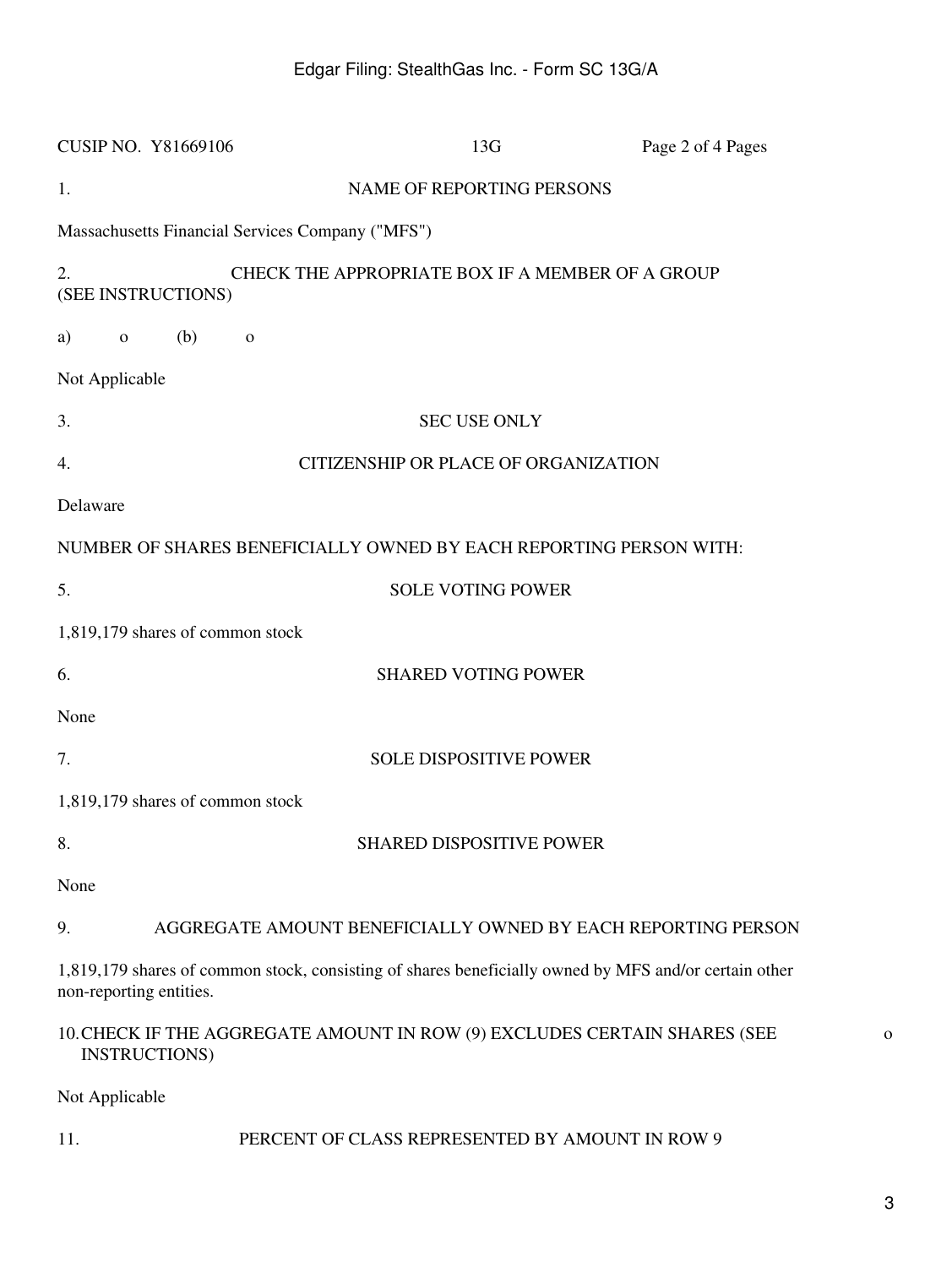12. TYPE OF REPORTING PERSON (SEE INSTRUCTIONS)

IA

4.2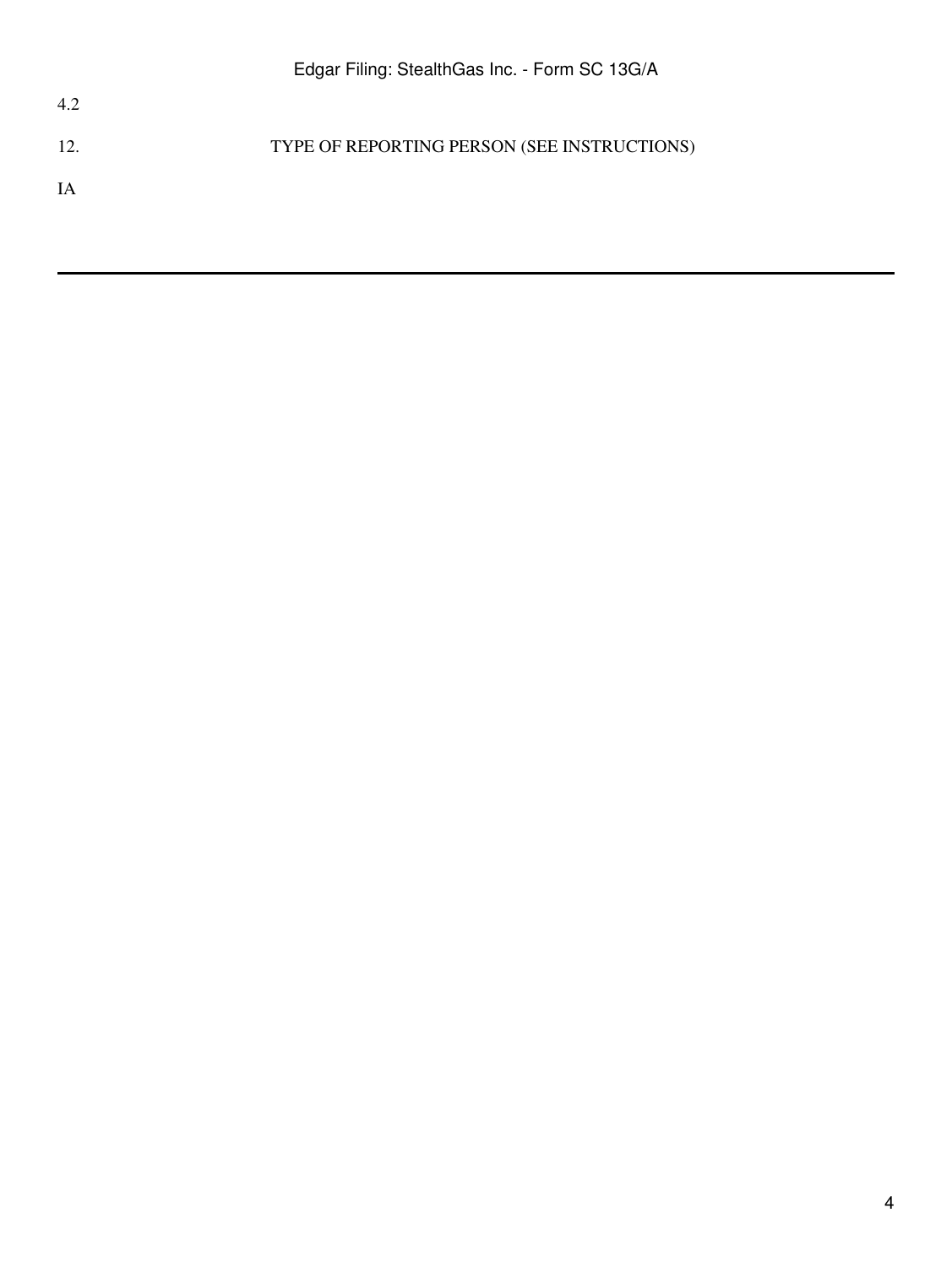| Schedule 13G   |                                                       |     | Page 3 of 4 Pages                                                              |  |  |
|----------------|-------------------------------------------------------|-----|--------------------------------------------------------------------------------|--|--|
| ITEM 1:        |                                                       | (a) | <b>NAME OF ISSUER:</b>                                                         |  |  |
| See Cover Page |                                                       |     |                                                                                |  |  |
| (b)            | ADDRESS OF ISSUER'S PRINCIPAL EXECUTIVE OFFICES:      |     |                                                                                |  |  |
|                | 331 Kifissias Avenue Erithrea<br>14561 Athens, Greece |     |                                                                                |  |  |
| ITEM 2:        |                                                       | (a) | <b>NAME OF PERSON FILING:</b>                                                  |  |  |
|                | See Item 1 on page 2                                  |     |                                                                                |  |  |
|                | (b)                                                   |     | ADDRESS OF PRINCIPAL BUSINESS OFFICE OR, IF NONE, RESIDENCE:                   |  |  |
|                | 111 Huntington Avenue<br>Boston, MA 02199             |     |                                                                                |  |  |
| (c)            | <b>CITIZENSHIP:</b>                                   |     |                                                                                |  |  |
|                | See Item 4 on page 2                                  |     |                                                                                |  |  |
| (d)            | TITLE OF CLASS OF SECURITIES:                         |     |                                                                                |  |  |
| See Cover Page |                                                       |     |                                                                                |  |  |
| (e)            | <b>CUSIP NUMBER:</b>                                  |     |                                                                                |  |  |
| See Cover Page |                                                       |     |                                                                                |  |  |
| ITEM 3:        | Rule $13d-1(b)(1)(ii)(E)$                             |     | The person filing is an investment adviser in accordance with                  |  |  |
| ITEM 4:        |                                                       |     | <b>OWNERSHIP:</b>                                                              |  |  |
| (a)            | AMOUNT BENEFICIALLY OWNED:                            |     |                                                                                |  |  |
|                | See Item 9 on page 2                                  |     |                                                                                |  |  |
| (b)            | PERCENT OF CLASS:                                     |     |                                                                                |  |  |
|                | See Item 11 on page 2                                 |     |                                                                                |  |  |
|                |                                                       |     | (c) NUMBER OF SHARES AS TO WHICH SUCH PERSON HAS VOTING AND DISPOSITIVE POWERS |  |  |

(SOLE AND SHARED):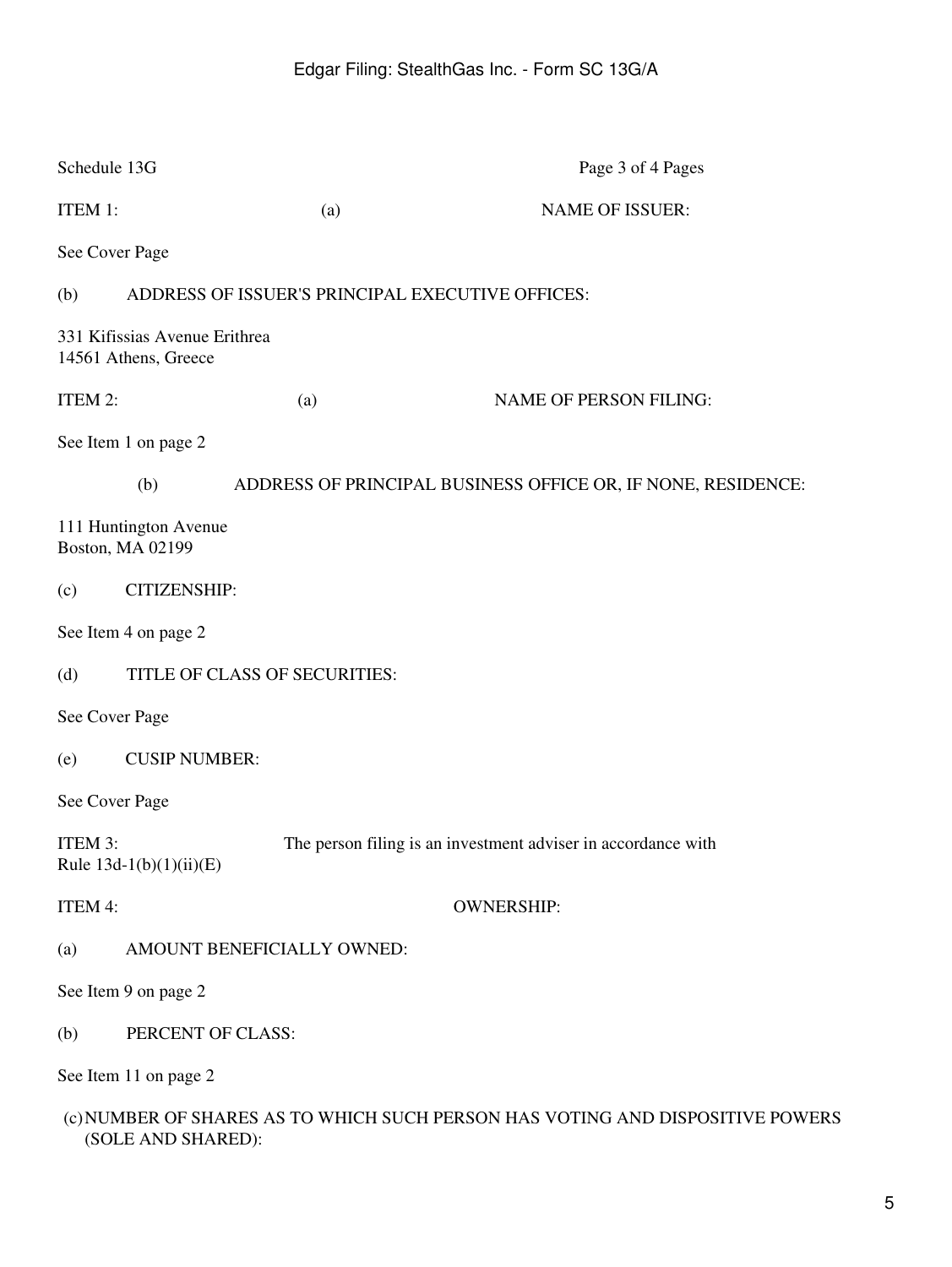See Items 5-8 on page 2

ITEM 5: OWNERSHIP OF FIVE PERCENT OR LESS OF A CLASS: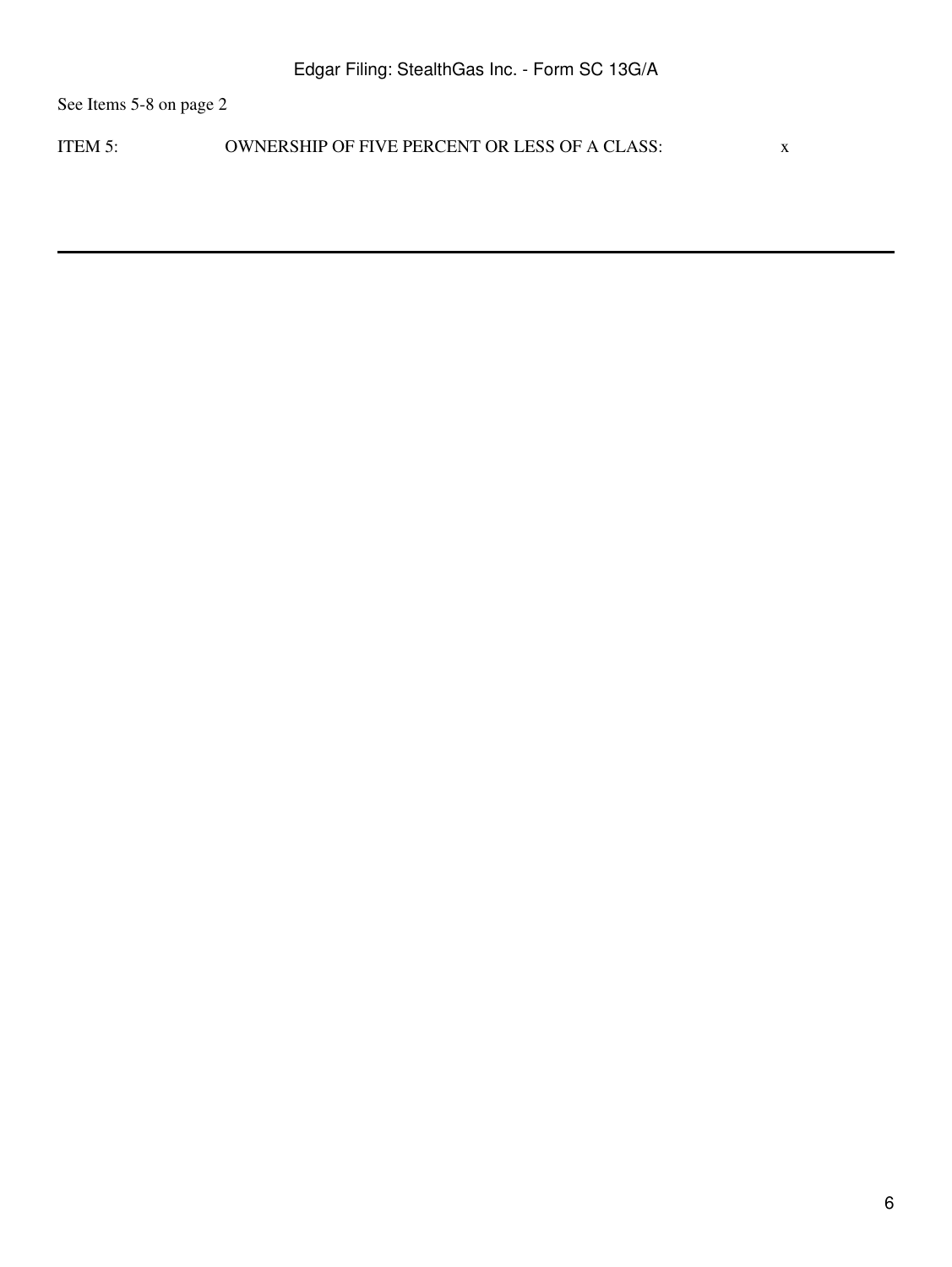| Schedule 13G                                                                                                                                                     | Page 4 of 4 Pages                                                 |  |  |  |  |
|------------------------------------------------------------------------------------------------------------------------------------------------------------------|-------------------------------------------------------------------|--|--|--|--|
| ITEM 6:                                                                                                                                                          | OWNERSHIP OF MORE THAN FIVE PERCENT ON BEHALF OF ANOTHER PERSON:  |  |  |  |  |
| Not Applicable                                                                                                                                                   |                                                                   |  |  |  |  |
| ITEM IDENTIFICATION AND CLASSIFICATION OF THE SUBSIDIARY WHICH ACQUIRED THE<br>SECURITY BEING REPORTED ON BY THE PARENT HOLDING COMPANY OR CONTROL PERSON:<br>7: |                                                                   |  |  |  |  |
| Not Applicable                                                                                                                                                   |                                                                   |  |  |  |  |
| ITEM 8:                                                                                                                                                          | <b>IDENTIFICATION AND CLASSIFICATION OF MEMBERS OF THE GROUP:</b> |  |  |  |  |
| Not Applicable                                                                                                                                                   |                                                                   |  |  |  |  |
| ITEM 9:                                                                                                                                                          | NOTICE OF DISSOLUTION OF GROUP:                                   |  |  |  |  |
| Not Applicable                                                                                                                                                   |                                                                   |  |  |  |  |
| ITEM $10$ :                                                                                                                                                      | <b>CERTIFICATIONS:</b>                                            |  |  |  |  |

By signing below I certify that, to the best of my knowledge and belief, the securities referred to above were acquired and are held in the ordinary course of business and were not acquired and are not held for the purpose of or with the effect of changing or influencing the control of the issuer of the securities and were not acquired and are not held in connection with or as a participant in any transaction having that purpose or effect.

## SIGNATURE

After reasonable inquiry and to the best of my knowledge and belief, I certify that the information set forth in this statement is true, complete and correct.

Date: February 12, 2015

Massachusetts Financial Services Company

By: /s/ DANIEL W. FINEGOLD Daniel W. Finegold Vice President and Assistant Secretary